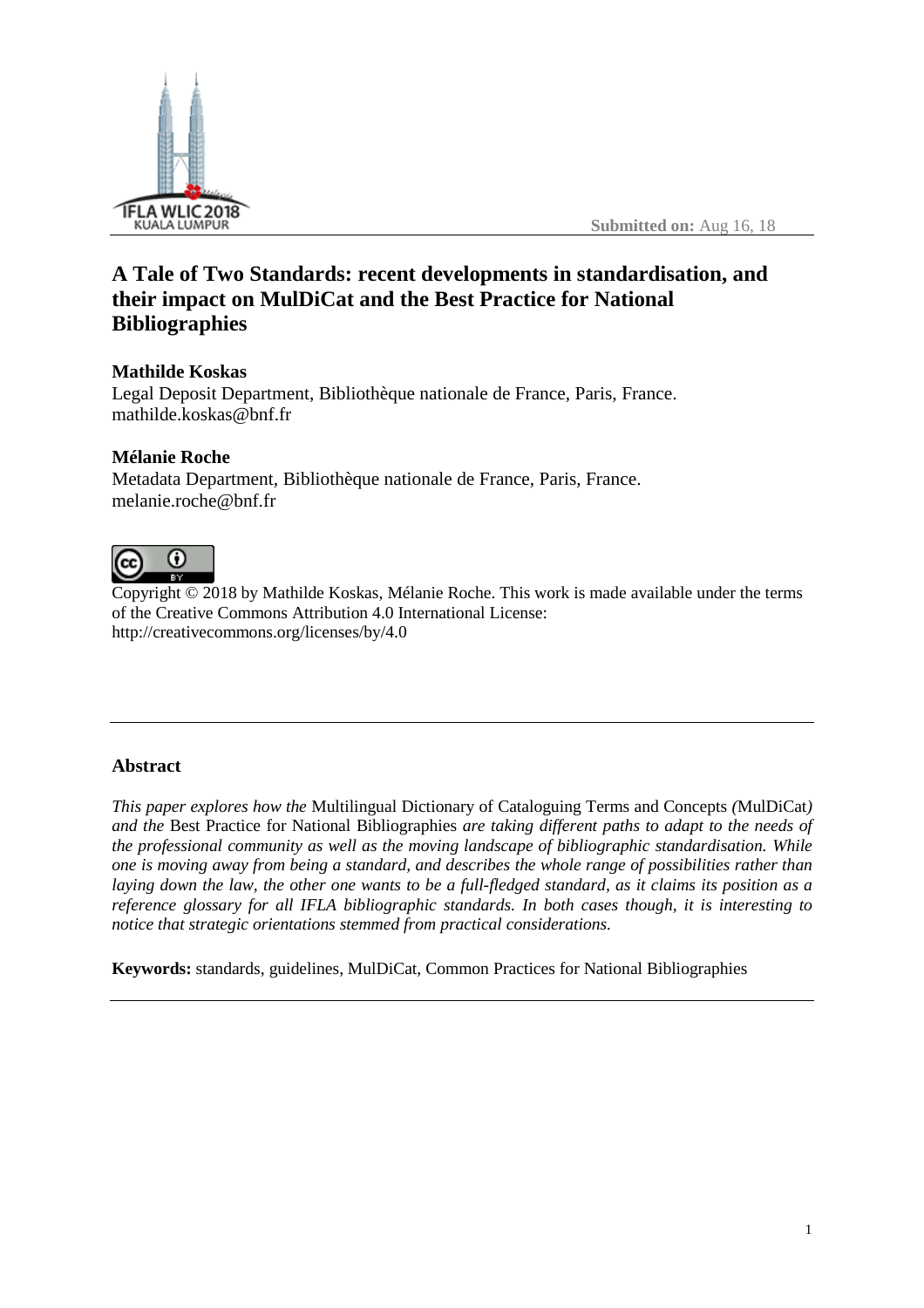# **INTRODUCTION**

Contrary to common belief, the world of standards is not fixed, but in constant evolution; it is even capable of taking dramatic turns, as will be evidenced in this paper. IFLA in general and cataloguing standards in particular are a perfect exemplification of how lively standardisation can be. That is why this paper will tell the tale of two particular standards and their approach to recent changes in standardisation. At first glance, the *Multilingual Dictionary of Cataloguing Terms and Concepts* (otherwise known as MulDiCat), and the *Best Practice for National Bibliographies* don't bear much in common. Apart from their affiliation with two "sister sections" of Division III – namely Cataloguing and Bibliography, there was no particular reason for their paths to cross.

However, the similarities and differences between both projects make a powerful case study of the ways IFLA standards sometimes have to evolve in order to remain meaningful to the professional community, not only in terms of content but also and more importantly in terms of purpose and strategic orientations. It is telling that in the past decade, one project (the best practice) has gradually shifted from a standard to a professional document, describing a range of possibilities rather than laying down the law, while the other (the dictionary) is heading towards a full-fledged standard, as it claims its position as a reference glossary for all IFLA bibliographic standards.

Such strategic decisions should not conceal the practical side of standardisation, for even though those two projects came to contrasting conclusions, the pragmatic approach they took was comparatively similar. Both revision projects were appointed to an *ad-hoc* working group for which a decisive in-person meeting was instrumental in making significant headway. This paper will therefore explore to what extent practical considerations often determine strategic orientations in standardisation as the main takeaway of both experiences.

## **1. SETTING THE SCENE**

 $\overline{a}$ 

The *Multilingual Dictionary of Cataloguing Terms and Concepts* (otherwise known as MulDiCat) "is intended to be used for authoritative translations of IFLA cataloguing standards and related documents"<sup>1</sup>, and as such provides a list of terms in the bibliographic universe, alongside their definitions, in 26 languages (see figure 1). It was created in 1998, and took all its importance in the early 2000s in the context of the IFLA Meetings of Experts on an International Cataloguing Code (IME-ICC), when it was linked to the revision of the IFLA suite of bibliographic standards and models (FR-family of models, ISBD, ICP). During those years, efforts focused on improving its compatibility with the Semantic Web: once a proprietary database, the dictionary is now available in a Word table, a SKOS file, and on the Open Metadata Registry<sup>2</sup>. Technical issues regarding availability being prioritised, content remained relatively stable for a long time.

<sup>1</sup> [www.ifla.org/publications/multilingual-dictionary-of-cataloguing-terms-and-concepts-muldicat.](https://www.ifla.org/publications/multilingual-dictionary-of-cataloguing-terms-and-concepts-muldicat)

<sup>&</sup>lt;sup>2</sup> http://metadataregistry.org/concept/list/vocabulary id/299.html.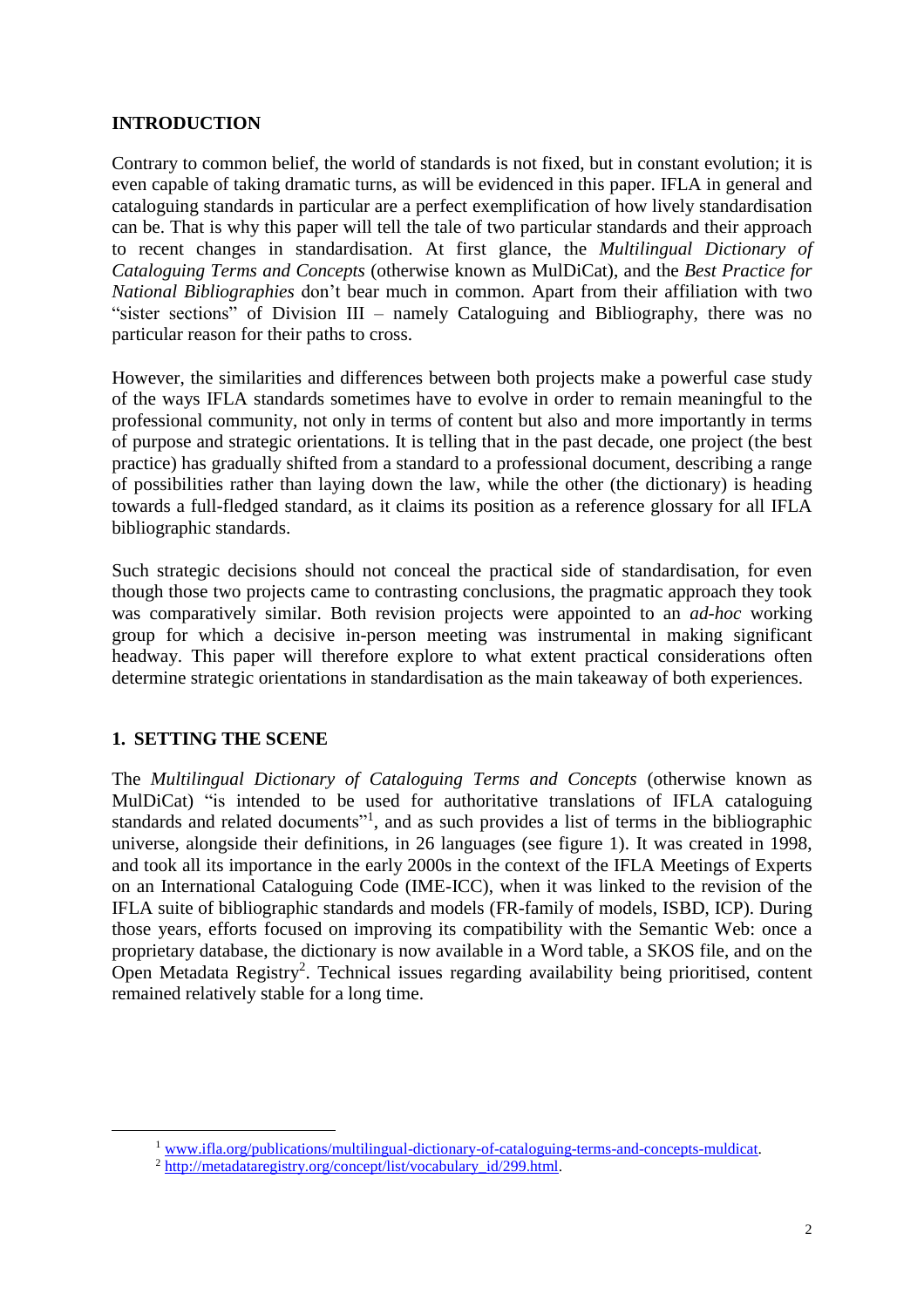Throughout the years, the need for a content revision grew increasingly pressing, but the revision of MulDiCat was put off until solid ground was found in the realm of conceptual modelling: from 2013 onwards, the ongoing consolidation of FRBR, FRAD and FRSAD made it useless to engage in a concurrent revision that would have to be reworked as soon as published. The publication of the IFLA Library Reference Model (IFLA LRM)<sup>3</sup> in 2017 provided this solid ground, at the same time as it cast a light on the gap now separating the dictionary and the needs of the community it was designed to serve<sup>4</sup>. The urgent need for an update could not be ignored any longer, since new authoritative definitions were now required in all 26 languages for the concepts introduced or revised by IFLA LRM, so as to ensure consistent translations of the model worldwide. That is why the Cataloguing Section appointed a working group to the content revision of MulDiCat, and how the MulDiCat Editorial Group (or MEG, as they call themselves) came into being.

| Preferred Label:                                                          |                 | <b>Bibliographic universe</b>                                                                                              |           |
|---------------------------------------------------------------------------|-----------------|----------------------------------------------------------------------------------------------------------------------------|-----------|
| English<br>Language:                                                      |                 |                                                                                                                            |           |
| URI:<br>http://iflastandards.info/ns/muldicat#BibliographicUniverse (RDF) |                 |                                                                                                                            |           |
| Top Concept?:                                                             |                 |                                                                                                                            |           |
| <b>Published</b><br>Status:                                               |                 |                                                                                                                            |           |
| <b>Properties Listed by Language</b>                                      |                 |                                                                                                                            |           |
| Arabic                                                                    | preferred label | العالم الببليو غرافى                                                                                                       | Published |
| Arabic                                                                    | definition      | إهو العالم المتعلق بمجموعات المكتبات، الأر شيفات، المتاحف وجمعيات المعلومات الأخراي                                        | Published |
| <b>Bulgarian</b>                                                          | preferred label | Библиографски универсум                                                                                                    | Published |
| <b>Bulgarian</b>                                                          | definition      | Сфера, която обхваща колекциите на библиотеки, архиви, музеи и други информационни общности.                               | Published |
| Catalan                                                                   | preferred label | Univers bibliogràfic                                                                                                       | Published |
| Catalan                                                                   | definition      | Àmbit relatiu a les col·leccions de biblioteques, d'arxius, de museus, i d'altres comunitats de l'entorn de la informació. | Published |
| Czech                                                                     | preferred label | Bibliografické univerzum                                                                                                   | Published |
| Czech                                                                     | definition      | Sféra vztahující se ke sbírkám knihoven, archivů, muzeí a dalších informačních komunit.                                    | Published |
| German                                                                    | preferred label | <b>Bibliografisches Universum</b>                                                                                          | Published |
| German                                                                    | definition      | Der Bereich, der sich auf die Bestände von Bibliotheken, Archiven, Museen und anderen Informationscommunitys bezieht.      | Published |
| English                                                                   | preferred label | <b>Bibliographic universe</b>                                                                                              | Published |
| English                                                                   | definition      | The realm related to the collections of libraries, archives, museums, and other information communities.                   | Published |
| Spanish                                                                   | preferred label | Universo bibliográfico                                                                                                     | Published |
| Spanish                                                                   | definition      | El ámbito relacionado con las colecciones de las bibliotecas, archivos, museos y otras comunidades de información.         | Published |
| Finnish                                                                   | preferred label | Bibliografinen universumi                                                                                                  | Published |
| Finnish                                                                   | definition      | Kirjastojen, arkistojen, museoiden ja muiden informaatioyhteisöjen kokoelmiin liittyvät kohteet.                           | Published |
| French                                                                    | preferred label | Univers bibliographique                                                                                                    | Published |
| French                                                                    | definition      | Domaine relatif aux collections de bibliothèques, archives, musées et autres communautés du monde de l'information.        | Published |
| Croatian                                                                  | preferred label | Bibliografski univerzum                                                                                                    | Published |
| Croatian                                                                  | definition      | Područje koje se odnosi na zbirke knjižnica, arhiva, muzeja i drugih informacijskih zajednica.                             | Published |
| Italian                                                                   | preferred label | Universo bibliografico                                                                                                     | Published |
| Italian                                                                   | definition      | Il regno relativo alle raccolte delle biblioteche, degli archivi, dei musei e delle altre comunità dell'informazione.      | Published |
| Japanese                                                                  | preferred label | 書誌的宇宙                                                                                                                      | Published |
| Japanese                                                                  | definition      | 図書館、文書館、博物館・美術館およびその他の情報コミュニティのコレクションに関連する領域。                                                                              | Published |
| Korean                                                                    | preferred label | 서지 세계                                                                                                                      | Published |

Figure 1: MulDiCat in its current state: the preferred label and definition for "Bibliographic universe" in the first 13 languages of the list.

<sup>&</sup>lt;sup>3</sup> [www.ifla.org/files/assets/cataloguing/frbr-lrm/ifla-lrm-august-2017\\_rev201712.pdf.](https://www.ifla.org/files/assets/cataloguing/frbr-lrm/ifla-lrm-august-2017_rev201712.pdf)

<sup>4</sup> Mélanie Roche, 'What news from MulDiCat?', *IFLA Metadata newsletter*, Vol. 4, no. 1 (June 2018).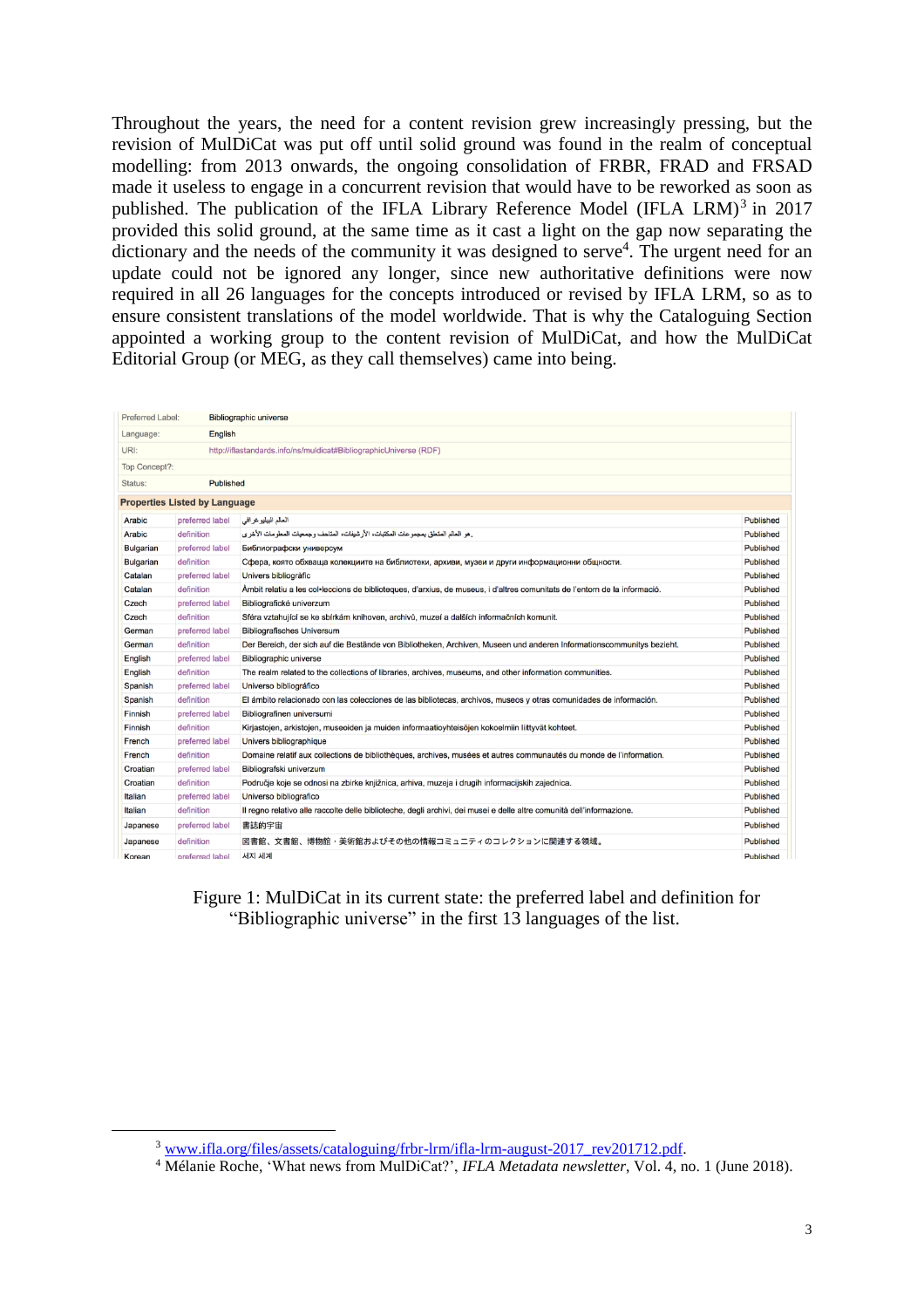It was around the time when MulDiCat was first created that IFLA's Bibliography Section started working on guidelines for national bibliographies<sup>5</sup>. In the course of writing the document, it became evident that its first objective, "to help National Bibliographic Agencies start or improve bibliographic services"<sup>6</sup>, had to be broadened to take into account electronic national bibliographies. The resulting guidelines, *National Bibliographies in the Digital Age: Guidance and New Directions*, were published in 2009. Reflections on a revised version started almost immediately, two major discussion points being how to make the resource freely available online and how to keep it dynamic and up-to-date. In 2012, the decision to turn it into a Web-based resource in order for it to be more easily updated, keeping pace with rapid changes in the field, was announced at the Standing Committee's Warsaw satellite meeting<sup>7</sup>, together with a change in name, "Guidelines" being replaced by the term "Best practice".

The Web-resource was officially launched and publicised at the 2015 WLIC in Cape Town. Each subsection has its own separate webpage, which allows direct access and independent updates, but also makes browsing significantly slower and hides the structure of the whole document (see figure 2).



Figure 2: The Best Practice in its current form.

Born at the same time and faced with similar challenges, the two projects share little in terms of methodology and technical issues, but are very much akin as far as strategy is concerned. First of all, for MulDiCat and Best Practice alike, going through content revision made it necessary to question the very nature of standardisation work: "what is a standard and what is it for?". This is a fundamental question for the revision of any normative document, but one that is too often addressed only in very general terms.

<sup>5</sup> *Guidelines for National Bibliographies in the Electronic Age*, 2008 draft, Introduction, p. IV. 6 *loc. cit.*

<sup>7</sup> [www.ifla.org/events/2012-bibliography-section-satellite-meeting.](https://www.ifla.org/events/2012-bibliography-section-satellite-meeting)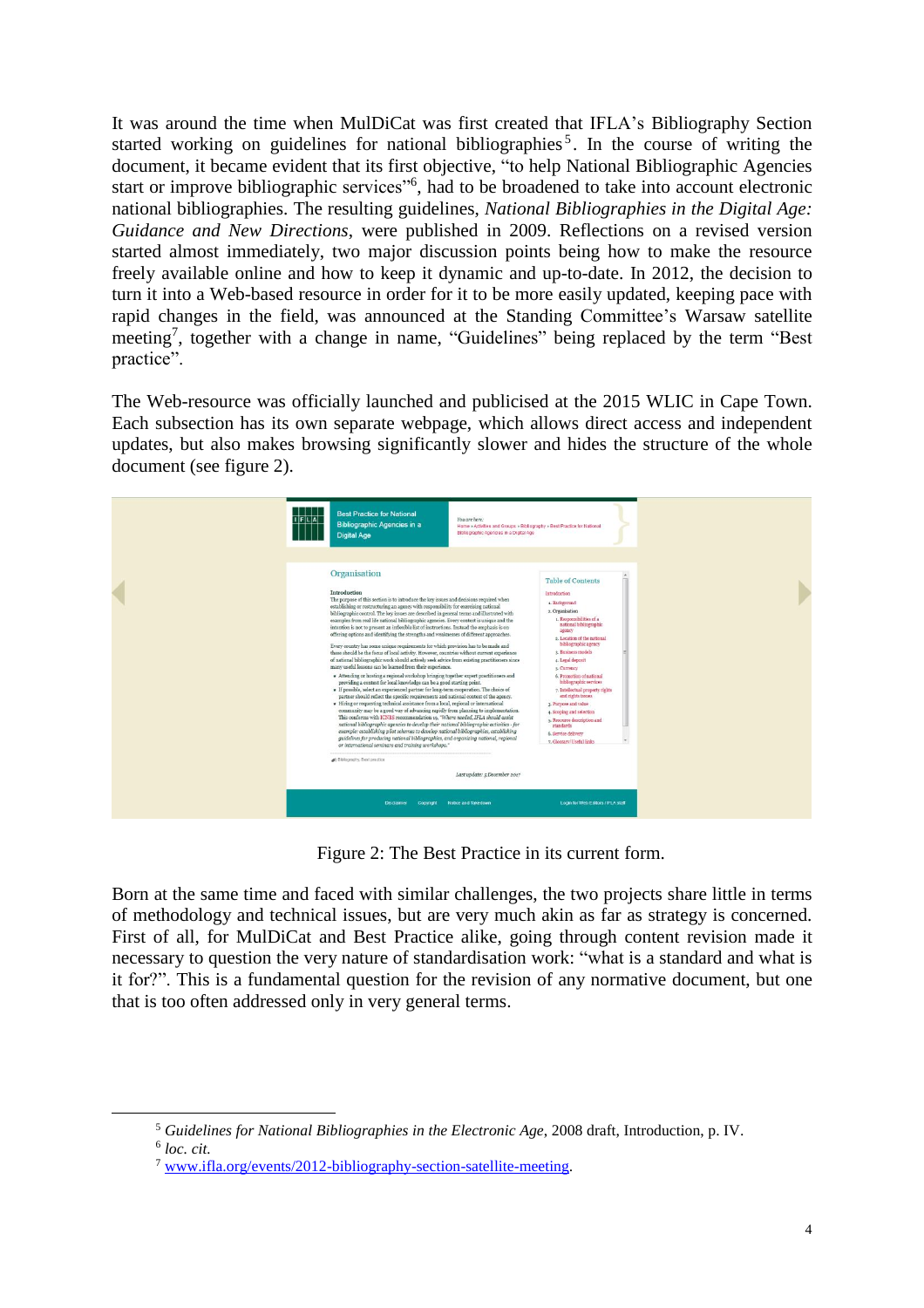## **2. STANDARDS: DEFINITION(S) AND PURPOSE**

According to the International Standards Organisation (ISO), a standard is a document that provides "requirements, specifications, guidelines or characteristics that can be used consistently to ensure that materials, products, processes and services are fit for their purpose"<sup>8</sup>. Such a definition echoes some of IFLA's core missions, as indeed IFLA has steadily been issuing and maintaining standards, and its members still dedicate a significant amount of their time and energy to producing standards. IFLA defines a standard by its purpose: "IFLA standards should provide precise and useful information and guidance to an international audience"<sup>9</sup>. Yet, for a long time, no single unit was dedicated to standards: there were standardising groups but no central body.

The Committee on Standards was created in January 2012 to "provide a central focus for standards". It reports directly to the IFLA governing board, which places standards both at the centre of IFLA activities and very high up in the chain of decision. This makes sense in the context of IFLA's drive to maintain a strategic position at the international level and serve the global library community. Indeed, IFLA is expected by the LIS community to provide trusted, neutral frameworks for many aspects of its daily work<sup>10</sup>. It is no wonder, then, that information professionals converge towards IFLA to find a place for international discussions and consensus towards shared and strengthened practices. IFLA standards go beyond a single community's interests to meet global challenges facing libraries.

Thus far, we have been using the word "standard" in a broad sense, but, as the Committee on Standards writes, "each IFLA standard reflects current consensus on *rules, principles, guidelines, best practice or models for a particular activity or service*" 11 . "[R]ules, principles, guidelines, best practice or models" represent a wide range of document types, which arguably belong to different categories. In our opinion, what the Committee on Standards currently oversees is a mix between three distinct things:

- declarative documents such as statements and conceptual models;
- prescriptive documents such as standards;
- implemental documents such as guidelines, best practice, and professional reports.

While there is no question that declarative and prescriptive documents fall within the scope of the Committee on Standards, "implemental documents" is a broader category. It is less obvious that the types of publications it encompasses should all be considered standards. In practice, the Committee on Standards is not the only IFLA unit responsible for such documents: professional reports are also a publication type in their own right with their own review policy and hierarchical positioning, "published under the guidance of the Professional Committee"<sup>12</sup>, which describes them as follows: "Professional Reports should be relevant to IFLA's global audience, and seek to drive forward excellence in library and information services. The scope of the series includes, but is not limited to:

<sup>8</sup> [www.iso.org/standards.html.](https://www.iso.org/standards.html)

<sup>9</sup> *IFLA Standards Procedures Manual*, 2.7.

 $10$  Cf. Boulet et al., p.8.

<sup>&</sup>lt;sup>11</sup> [www.ifla.org/node/8750.](http://www.ifla.org/node/8750) The italics are ours.

<sup>&</sup>lt;sup>12</sup> [www.ifla.org/publications/ifla-professional-reports.](https://www.ifla.org/publications/ifla-professional-reports)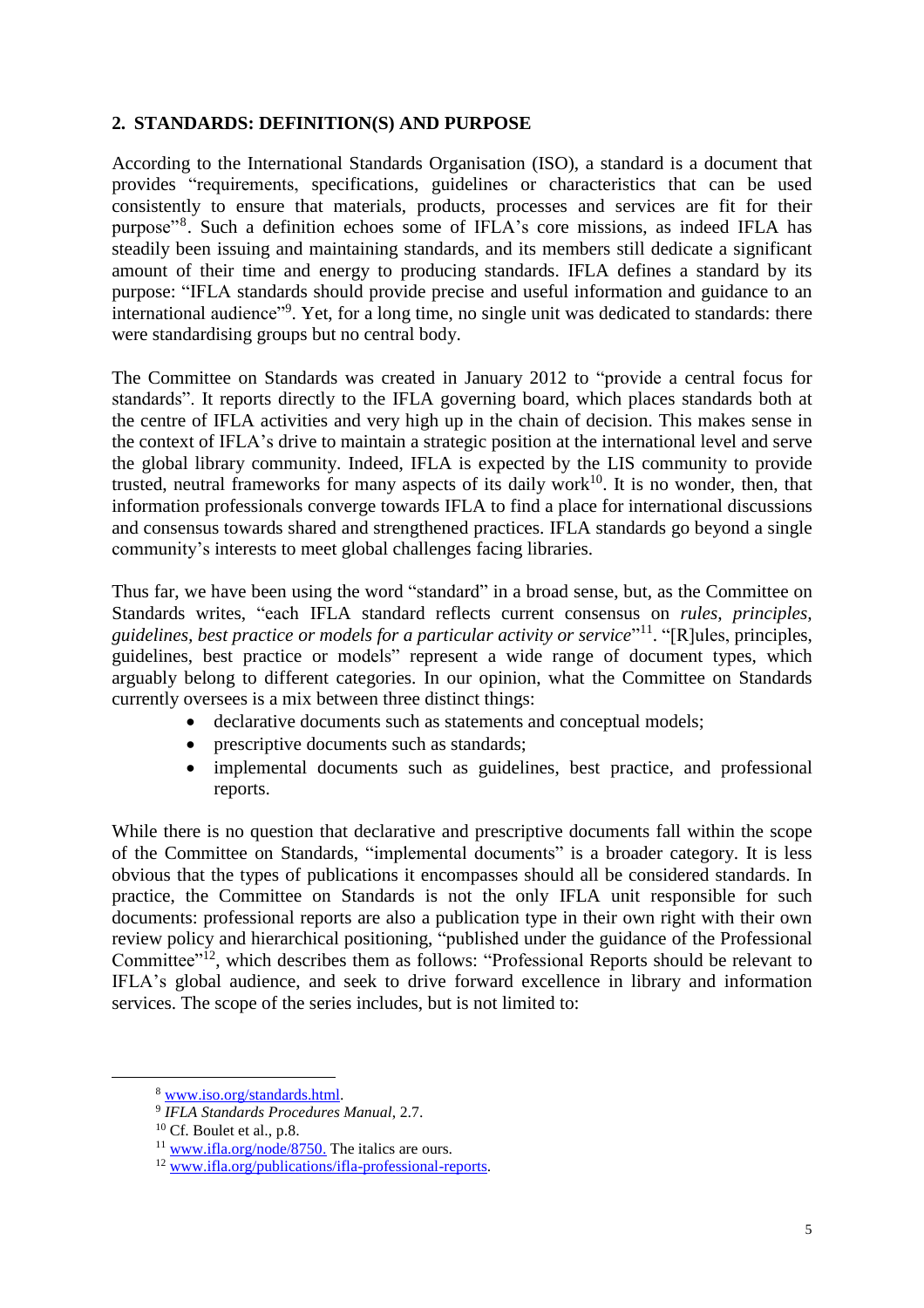- Guidance and case studies on implementing IFLA standards and guidelines;
- Reports and articles on emerging trends in areas of professional practice;
- Substantial project reports, for instance reports from section projects."

The distinction between declarative, prescriptive and implemental documents is not set in stone, and some of these documents might come to switch from one category into another. Such a switch often occurs when a document is being revised. For instance, the publication of LRM made it necessary for MulDiCat to evolve, thus igniting the debate about its scope and purpose. However, the recent release of IFLA standards is not the only reason for revising an already existing reference document. IFLA changed the way it defines a standard, which might be another reason for a change. A change in expectations may also lead to a change in perspective, including the fact that a professional project is or is not considered a standard. It might not seem obvious for a dictionary to be identified as a standard, but it makes sense for one that purports to be a reference glossary for all IFLA bibliographic standards. On the other hand, evolving professional expectations and the variety of local contexts mean that, in the case of national bibliographies, library professionals are looking for a picture of all available options, with practical cases, rather than a monolithic set of rules setting down one single way of doing things properly.

#### **3. THE CHALLENGES OF STANDARDS DEVELOPMENT**

MulDiCat and the Best Practice are taking different paths to adapt to the needs of the professional community as well as the moving landscape of bibliographic standardisation. Their differences and similarities explain why they chose different solutions among those available within IFLA to establish reference.

The nature of IFLA itself and the way individuals get involved in its activities play a role in the way projects develop. Both projects were impacted by the regular renewal of section members and the scattering of members across the globe. The ten members of MEG come from all over the world. While the Common Practice working group has fewer members, they are scattered across continents and time-zones as well. This can prove a challenge when it comes to working collaboratively and exchanging ideas, especially in a context were membership is regularly renewed: members generally have only one yearly opportunity to meet in person, get to know each other and establish ways of working together. It takes time for newcomers in a section to take in that section's activities and acquaint themselves with its publications. Regrettably, sections are often unable to afford that time to their new members. This can lead to projects progressing by fits and starts rather that in smooth continuity. The volunteer nature of IFLA work also plays results in varying degrees of individual involvement, agendas and deadlines sometimes proving difficult to manage. Psychological and practical barriers to collaboration, such as language, cultural differences, time zones, access to tools and ability to use them, also come into play. Lowering the logistical barriers as much as possible helps with the psychological ones.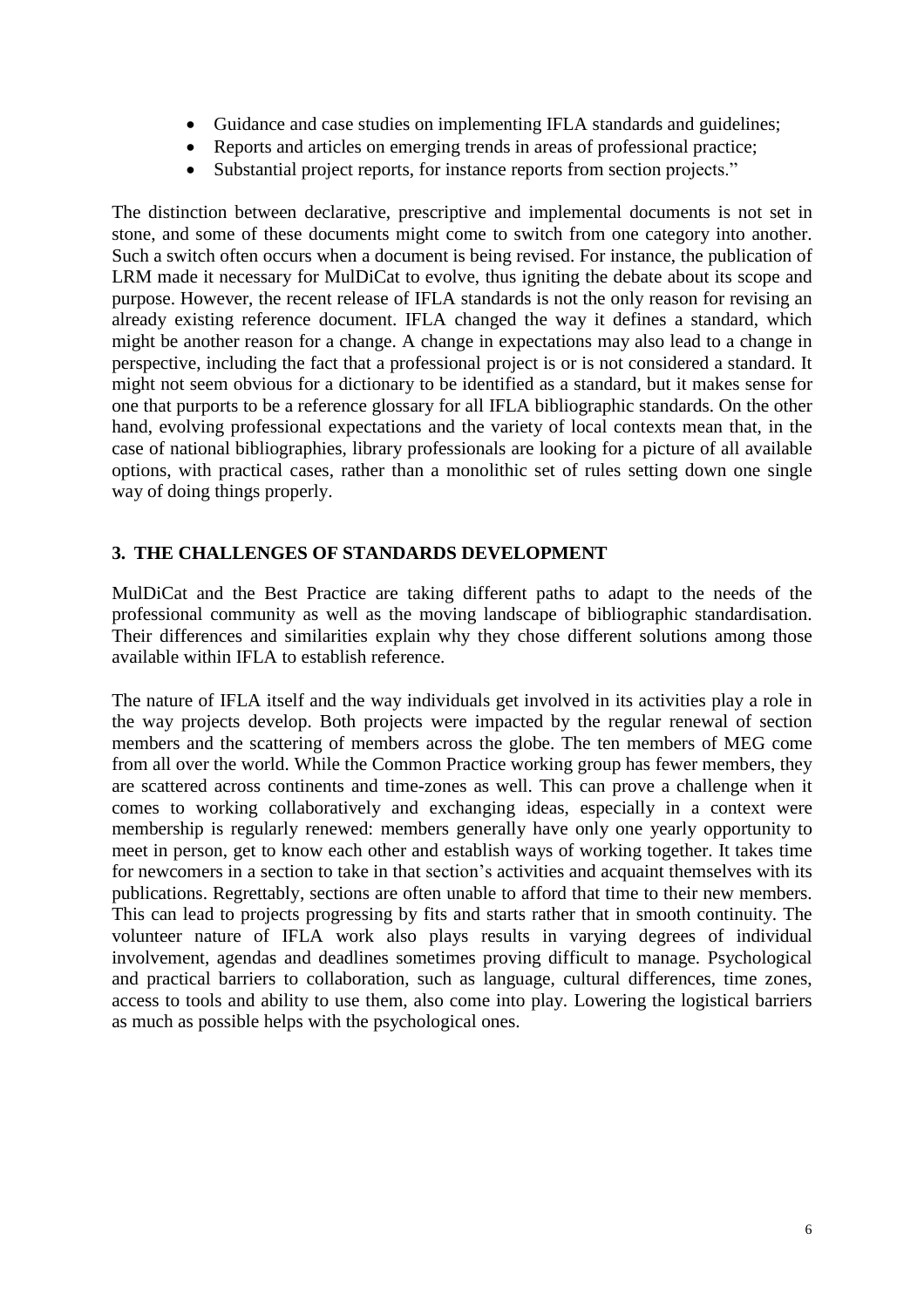Both groups experienced these difficulties, with work seemingly stalled for a while, and for both, the solution came in the shape of a physical meeting. For the Best Practice, support from IFLA made it possible to have an in-person meeting in March 2017 in Paris, where significant headway was made. Being in the same room on days set aside especially for the purpose enabled the working group, with help from other members of the Bibliography Section's Standing Committee, to achieve the revision of half the resource. Besides the scheduled work on specific chapters, participants were able to look at the publication as a whole, have in-depth discussion as to its form and purpose, in a far smoother and quicker way than would have been possible remotely. The physical meeting proved a boon in terms of efficiency and quality of the discussions.

Practical matters that would have taken weeks to resolve in a string of emails were resolved at once. With freer minds on that aspect of things, the group was able to study the form of the document and the requirements for its publication. The website-like form had proved difficult to manage. With information scattered on a great number of pages, most of them very short, users could not get a sense of the general structure. The fragmented form also brought a risk that updates that impacted several sections would be overlooked. While having the resource available online was a definite improvement, it was decided to revert to a more book-like form, a single PDF file that could be accessed as a whole<sup>13</sup>. Quest for the form most adapted to the time and purpose met with questions on the nature of the resource. IFLA has a framework for this type of professional resource, with a distinction between standards and professional reports. The Best Practice was considered to be under the remit of the Committee on Standards. Looking at the requirements laid out by the committee on Standards, the group found them difficult to reconcile with their conception of the resource and its future life-cycle. A more in-depth look at the definition of standards by the Committee on Standards, and of professional reports by the Professional Committee, convinced them that the publication they had in mind was not a standard anymore. Here is how the group expressed this conviction: "This resource is not intended to be prescriptive since bibliographic control varies widely from country to country and local requirements may be influenced by financial, legal or practical constraints. A number of potential options are therefore presented to enable their application to be tailored according to circumstances, with examples and use cases given to illustrate the possible range of approaches"<sup>14</sup>. The change in format and nature will come with a change in name, as the new document is expected to be published under the title *Common Practice for National Bibliographies*.

Likewise, the revision of MulDiCat that had been pending for a while was initiated when an *ad-hoc* working group was appointed to the project by the Cataloguing Section during its second Standing Committee at the WLIC in Wrocław in August 2017<sup>15</sup>. Instead of putting off the initial meeting, the members present at the WLIC decided to have an in-person meeting then and there, so as to get things started as soon as possible. Too often are those initial meetings delayed, when they are so instrumental in standards development. The importance of being in the same room to discuss methodology and the distribution of work between group members cannot be stressed enough. Such seemingly trivial matters are actually very important as far as strategic orientations are concerned, and indeed in the case of MulDiCat it was only when tackling those issues together that the group realised that MulDiCat was taking a dramatic turn.

<sup>&</sup>lt;sup>13</sup> Cf. proposal form for the IFLA Professional Reports series.

<sup>&</sup>lt;sup>14</sup> Proposal form for the IFLA Professional Reports series.

<sup>&</sup>lt;sup>15</sup> www.ifla.org/files/assets/cataloguing/reports/minutes 2017.pdf, p.8.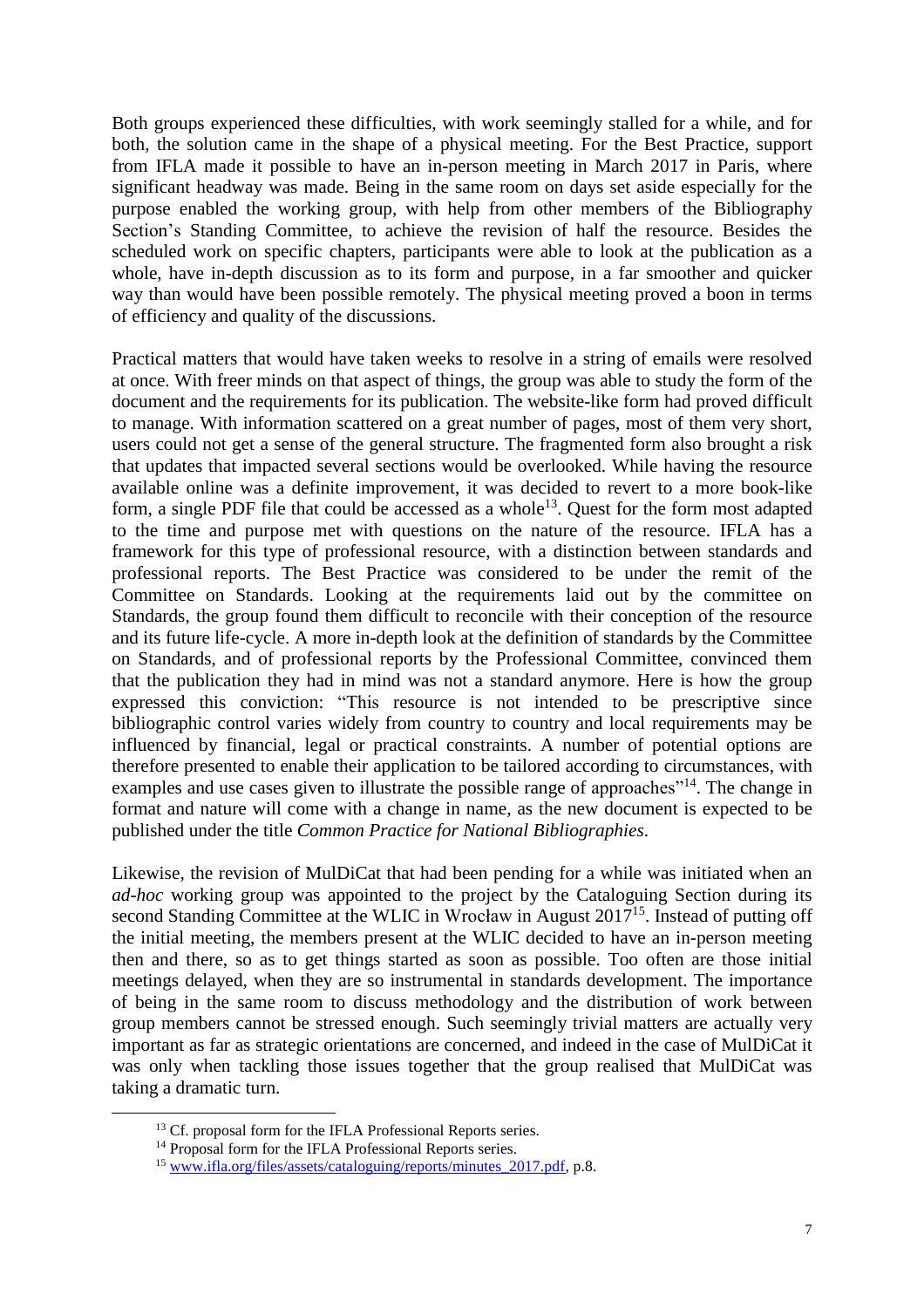Methodology played a great role in orienting MulDiCat towards a full-fledged IFLA standard. The first task the group undertook was to compile all the definitions in IFLA bibliographic standards in a spreadsheet. This led to the realisation that, in some cases, the same word had conflicting definitions. To resolve those conflicts, discussion with other review groups was necessary, and the decision was made to align on LRM.

MulDiCat does not seem to fit in one of the categories in the Standards Manual, which mentions dictionaries in a generic way: "Complex terms should be defined using the appropriate dictionaries<sup>16</sup>." Although it is but a dictionary in scope, it is indeed a standard in purpose, since it is prescriptive. Indeed, MulDiCat's place as the common glossary for all bibliographic standards was reasserted at the midterm meeting of the Cataloguing Section in Copenhagen in March 2018. The fact that other standards are the source of MulDiCat definitions is a strong argument in favour of making it a standard as well.

## **CONCLUSION**

The purpose of IFLA standards is to transform or to have an impact on professional practice, and sometimes the greatest impact is achieved by moving away from being a formal standard, or on the contrary, by moving towards one. Both our subjects of interest come from the same background but have taken opposite paths to fulfil similar objectives.

On the one hand, increased interest for less prescriptive documents and "toolbox" resources could be a reflection of the general trend towards collaborative methods; on the other hand, being able to rely on a standardising body such as the Committee on Standards can be decisive for a project. In the bibliographic domain, standards don't exist in a vacuum: these past few years have made clear that we are increasingly dealing with a suite of interdependent standards. In that context, a resource that aims to provide a map of the available normative options is essential and needs to assume an external position.

Shifts in the status of a resource may be prompted by practical considerations, such as IFLA's procedures and normative environment, but it is not easy to measure how heavily they weigh on the final decision compared with the needs of the profession. The fact that our thinking about standard development can be challenged by practical issues (either "do we have the means to produce and maintain a standard *within* these constraints?" or "do we have the means to produce and maintain a standard *without* these constraints?") is not a bad thing in itself, as long as practical issues are only the starting point for further reflection. And indeed material constraint leading to intellectual creativity is often a cause for celebration. If practical considerations outweighed intellectual ones, there would be cause to call for a reexamination of IFLA's standardising procedures.

<sup>16</sup> *IFLA Standards Procedures Manual*, 2.7.